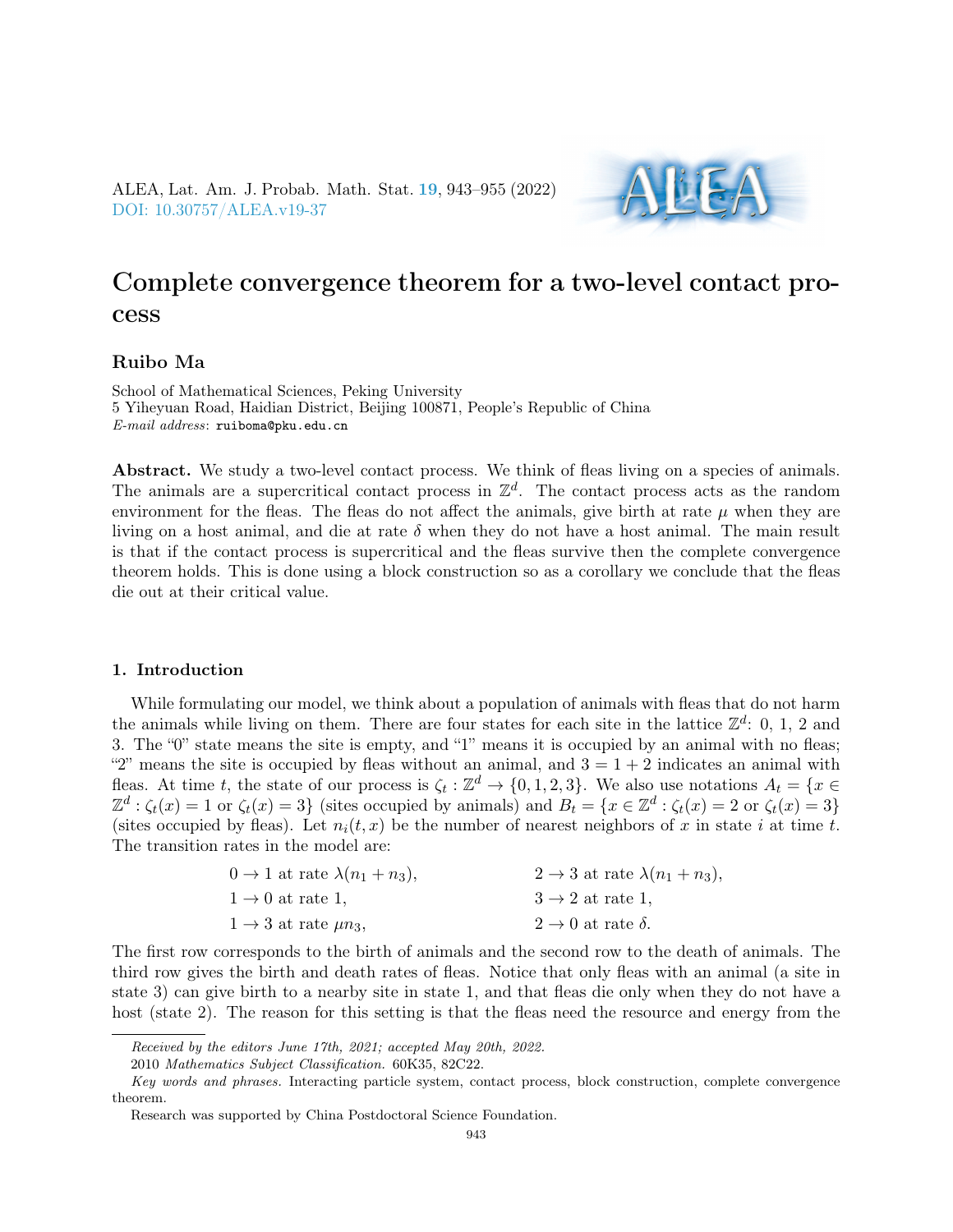host animal to reproduce, and that the number of fleas on one host animal is usually large enough so that they would survive as long as the host animal is alive.

It can be seen that the rates of  $0 \to 2$  and  $3 \to 1$  are set as zero. They are a reflection of the sense that fleas would place their offsprings onto an available host nearby, and that fleas could live and reproduce on the body of their host animal without any risk of dying out. A natural generalization of our model could be loosening these restrictions. Further study is required for such generalization, for it drastically changes the construction of the dual (Section [2\)](#page-3-0), and we used the fact that fleas do not die out on a living host in the proof of Proposition [3.6.](#page-7-0)

A number of similar systems have been studied previously. [Lanchier and Neuhauser](#page-12-0) [\(2006,](#page-12-0) [2010\)](#page-12-1) studied a stochastic model with hosts that can be infected by a "symbiont" which may be a parasite that decreases the reproduction rate of the host, or a mutualist that increases it. In general, there may be several species of hosts and several species of symbionts in the system and one is interested in conditions that allow the symbionts to survive or for competing species to coexist. Motivated by ecology, they considered the situations where the symbionts are generalists (infect all hosts) or specialists (only infect one species) and they proved a number of results about the phase diagram of the model. Later, [Durrett and Lanchier](#page-12-2) [\(2008\)](#page-12-2) studied the case of a species of host with a specialist symbiont competing with another species of host that cannot be infected.

A few years later, [Lanchier and Zhang](#page-12-3) [\(2016\)](#page-12-3), motivated by simulations and numerical results of [Court et al.](#page-12-4) [\(2013\)](#page-12-4), studied the stacked contact process in which each site can be in state 0 (vacant), 1 (occupied by an uninfected host), or 2 (occupied by an infected host). The transition rates in the model are the following:

| $0 \rightarrow 1$ at rate $\lambda_1 n_1$ , | $1 \rightarrow 0$ at rate 1,         |
|---------------------------------------------|--------------------------------------|
| $0 \rightarrow 2$ at rate $\lambda_1 n_2$ , | $2 \rightarrow 0$ at rate 1,         |
| $1 \rightarrow 2$ at rate $\lambda_2 n_2$ , | $2 \rightarrow 1$ at rate $\delta$ . |

In words, the first two rows say that birth rates of individuals are not affected by their infection status, while the third row gives the rate at which infection is transferred to uninfected neighbors, and at which individuals lose their infection. Note that infected individuals, in contrast to our model, give birth to infected ones.

The papers mentioned above focus on showing the existence of phase transition and giving bounds on critical values. In our paper, the "survival" of fleas means that the probability that they never die out is positive. Here, we will show that the fleas can survive if they infect neighbors at a large enough rate (Theorem [1.1\)](#page-2-0), but the focus of this paper will be proving the complete convergence theorem thereafter. Our methods are inspired by [Remenik](#page-12-5) [\(2008\)](#page-12-5), which considered a model introduced earlier by [Broman](#page-12-6) [\(2007\)](#page-12-6). In this system there are three states, "1" (occupied), "0" (vacant but inhabitable), and "−1" (uninhabitable or "blocked"). In his model, occupied sites and vacant sites become blocked at rate  $\alpha$ , and blocked sites become empty inhabitable sites at rate  $\alpha\delta$ . The unblocked sites follow a rule similar to the contact process. The phase transition was studied in the paper, and sufficient conditions for survival and extinction were presented. The paper then used a block construction similar to the one described in Section I.2 of the book [Liggett](#page-12-7) [\(1999\)](#page-12-7) to show the complete convergence theorem for the model.

At the same time as Remenik did his work, [Steif and Warfheimer](#page-12-8) [\(2008\)](#page-12-8) studied the contact process in a varying environment in which each site has an environment that can be good (1) or bad (0) and changes state according to a two-state Markov chain independent across all sites and independent of the state of the contact process. The death rate of individuals in the contact process  $\delta_i$  depends on the state of the environment but in either environment individuals give birth onto vacant sites at a constant rate. They also use a block construction similar to the one described in [Liggett](#page-12-7) [\(1999\)](#page-12-7), but they use it to conclude that the contact process in their varying environment dies out at the critical value.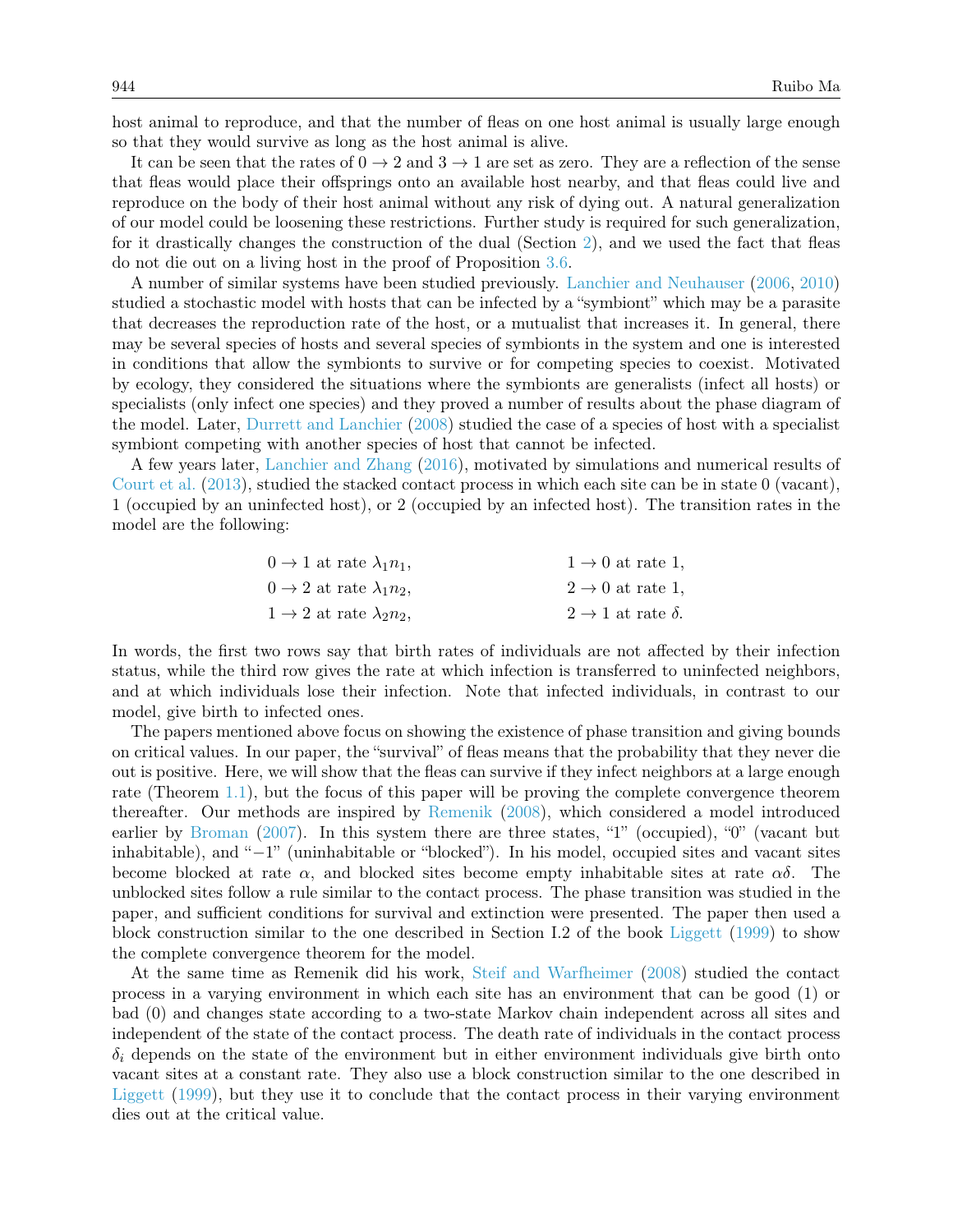In our system the animals serve as an environment where the fleas try to survive. The dynamics of our environment are given by the contact process rather than a two-state Markov chain, where the states of all sites are mutually independent, so the situation is more complicated than the ones studied in [Remenik](#page-12-5) [\(2008\)](#page-12-5) and [Steif and Warfheimer](#page-12-8) [\(2008\)](#page-12-8). We elect to start from a configuration where the animals are distributed as an invariant measure of the contact process, so that the environment is stable for fleas. As for the fleas, we want them to occupy a finite number of sites at time 0.

Section [2](#page-3-0) provides the basic construction of our model: the graphical representation and the dual process. While this section does not present any main results, the terminology here is crucial to the latter parts of this paper.

We describe the block construction in Section [3.](#page-4-0) Our model has some features that can be found in the contact process, and we work from scratch and prove that the block construction commonly used in the contact process works for our model (see [Durrett,](#page-12-9) [1995](#page-12-9) and [Liggett,](#page-12-7) [1999\)](#page-12-7). Moreover, we will describe a comparison between our model and a finite-dependent two-dimensional oriented percolation.

Recall that the two-dimensional oriented percolation was defined in [Durrett](#page-12-9) [\(1995\)](#page-12-9) using sites in the set  $\mathscr{L} = \{(i, j) \in \mathbb{Z}^2 \mid i + j \text{ is even and } j \geq 0\}$ . From each site  $(i, j)$ , there are two oriented edges to  $(i-1, j+1)$  and to  $(i+1, j+1)$  respectively. We assign a Bernoulli random variable to each site, which indicates whether the site is open. We consider the sites that can be reached via oriented edges and open sites from the origin. The oriented percolation is called " $m$ -dependent with density at least  $1 - \gamma$ " if and only if for all collections  $(i_k, j_k)$ ,  $k = 1, \ldots, n$  with  $\|(i_k, j_k) - (i_l, j_l)\|_{\infty} > m$ as long as  $k \neq l$ , we have

 $P((i_k, j_k)$  are closed for all  $k) \leq \gamma^n$ .

Now, we briefly explain the strategy with which we prove that there is a phase transition. The details are available in Section [3.](#page-4-0) We learn from [Liggett](#page-12-7) [\(1999\)](#page-12-7) that there are properly-sized finite space-time blocks for the contact process so that we may use them to compare the contact process to an m-dependent two-dimensional oriented percolation. That block construction is useful for our model as well. The block construction focuses on "active paths" in the graphical representation. We want these active paths to connect the space-time blocks in a certain way. If the animals survive, we know that active paths of the animals make all those connections with high probability. With that in mind, our idea is that if the fleas spread quickly enough to every new born animal along the active paths, then we see that the active paths of the fleas also make the same connections with high probability. Since the size of the block and the number of active paths are finite, if the birth rate of fleas is sufficiently large, we can show the forementioned result. Let  $\mu_c = \inf \{ \mu \geq$ 0 | the fleas survive with parameters  $\lambda, \mu, \delta$ } which depends on  $\lambda$ ,  $\delta$  be the critical value for the parameter  $\mu$ . Then, we have the following theorem.

<span id="page-2-0"></span>Theorem 1.1. If the contact process of animals survives, then the critical value for the survival of fleas  $\mu_c < \infty$ . If  $\mu = \mu_c$ , the fleas die out with probability 1.

Let  $\nu_0$  be the points mass on the state where every site is in state 0 and  $\nu_1$  be the upper invariant measure for the animals with no fleas. Recall that the upper invariant measure for the contact process of the animals is the limiting distribution with the initial configuration of all 1's. By the complete convergence theorem of the contact process (Theorem I.2.27 in [Liggett,](#page-12-7) [1999\)](#page-12-7), all invariant measures for the contact process are linear combinations of the upper invariant measure and the point mass on all 0's. We will define  $\nu_2$ , the upper invariant measure of our process with animals and fleas. We introduce the following partial order on the set  $\{0, 1, 2, 3\}^{\mathbb{Z}^d}$ . Suppose we have two configurations  $\zeta^1$  and  $\zeta^2 : \mathbb{Z}^d \to \{0, 1, 2, 3\}$ . Define

$$
A^{i} = \{x \in \mathbb{Z}^{d} | \zeta^{i}(x) = 1 \text{ or } \zeta^{i}(x) = 3 \},
$$
  

$$
B^{i} = \{x \in \mathbb{Z}^{d} | \zeta^{i}(x) = 2 \text{ or } \zeta^{i}(x) = 3 \},
$$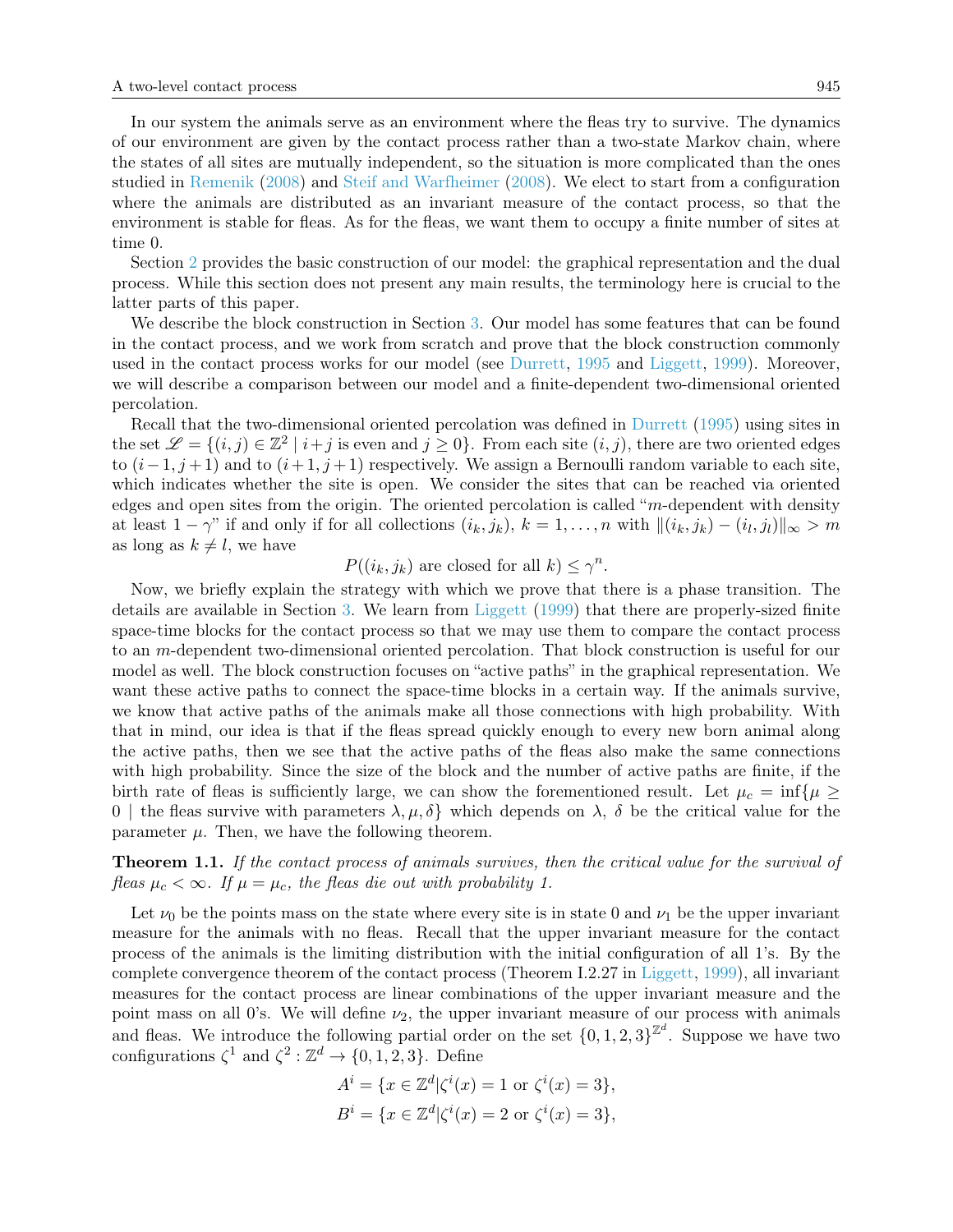for  $i = 1, 2$ . We say  $\zeta^1 \leq \zeta^2$  when  $A^1 \subset A^2$  and  $B^1 \subset B^2$ . Our process has the monotonicity property: Given two deterministic initial configurations  $\zeta_0^1 \leq \zeta_0^2$ , we can construct coupled processes  $\zeta_t^1$  and  $\zeta_t^2$  such that  $\zeta_t^1 \leq \zeta_t^2$ , for all  $t \geq 0$ .

For probability measures on  $\{0, 1, 2, 3\}^{\mathbb{Z}^d}$ , we consider the ordering  $\mu \leq \nu$  if and only if  $\int f d\mu \leq$  $\int f d\nu$  for all continuous increasing function  $f: \{0, 1, 2, 3\}^{\mathbb{Z}^d} \to \mathbb{R}$ , where "increasing" refers to the partial order we just introduced. Again, our model has the monotonicity property that the ordering of the initial configuration is preserved through time. Suppose that  $\zeta_t$  and  $\xi_t$  are two realizations of our model, with  $\zeta_t \sim \mu_t$ ,  $\xi_t \sim \nu_t \forall t \geq 0$ , and  $\mu_0 \leq \nu_0$ . It is guaranteed that  $\mu_t \leq \nu_t \forall t \geq 0$ .

We can now give the definition of the upper invariant measure. Consider  $\mu_t$  we mentioned above, and let  $\mu_0$  be the point mass on the state of all 3's. Then  $\mu_s \leq \mu_0$  when  $s \geq 0$ , since  $\mu_0$  is the largest measure on  $\{0, 1, 2, 3\}^{\mathbb{Z}^d}$ . Thus,  $\mu_{t+s} \leq \mu_t$  for  $t, s > 0$ , or  $\mu_t$  is stochastically decreasing in t. It follows from the compactness of the set of probability measures on  $\{0, 1, 2, 3\}^{\mathbb{Z}^d}$  that the limiting distribution

$$
\nu_2 = \lim_{t \to +\infty} \mu_t
$$

exists. This is the upper invariant measure. We can see immediately that it is the largest invariant measure of our model.

The next section of this paper is devoted to the complete convergence theorem. We follow the convention of using superscripts to indicate the initial configuration of the process. The proof extends time to  $-\infty$  and involves the dual process, which we define in Section [2.](#page-3-0) We state the theorem below and the reader can find the detailed proof in Section [4.](#page-8-0)

<span id="page-3-1"></span>**Theorem 1.2.** Let  $\nu$ , the initial configuration of our process  $\zeta_t^{\nu}$ , be such that the animals are distributed as in an invariant measure for their contact process, and the fleas occupy a deterministic finite set  $B \subset \mathbb{Z}^d$ . Let  $T_1$  be the extinction time of animals, and let  $T_2$  be the extinction time of fleas. We have that as  $t \to \infty$ ,

$$
\zeta_t^{\nu} \Rightarrow P(T_1 < \infty)\nu_0 + P(T_1 = \infty, T_2 < \infty)\nu_1 + P(T_2 = \infty)\nu_2.
$$

#### <span id="page-3-0"></span>2. Graphical representation

The graphical representation is a useful tool for studying particle systems. We will now describe our graphical representation and use it to construct a dual process.

We start by introducing the graphical representation of the contact process  $A_t$ . We create a space-time set  $\mathbb{Z}^d \times [0, +\infty)$ . We use Poisson processes  $\alpha_{x,y}(t)$  and  $\beta_x(t)$  to indicate an attempted birth event from  $x$  to  $y$  and an attempted death event at  $x$  in the contact process, respectively. The birth event processes have rate  $\lambda$  and the death event processes have rate 1, and we let them be mutually independent. Whenever an arrival of  $\alpha_{x,y}(t)$  occurs, we put an arrow from  $(x, t)$  to  $(y, t)$ to mark a possible birth event. Whenever an arrival of  $\beta_x(t)$  occurs, we put a "D" symbol at  $(x, t)$ in the graphical representation, representing a possible death event. An "active path", as defined in [Liggett](#page-12-7) [\(1999\)](#page-12-7), goes up in time and may go through arrows in their direction, but may not cross an " $D$ " symbol, and thus we naturally have

 $A_t = \{x \in \mathbb{Z}^d | \exists y \in A_0 \text{ such that there is an active path from } (y,0) \text{ to } (x,t)\}.$ 

To define the dual process  $A_s^T$ , we specify a time  $T > 0$  and an initial condition  $A_0^T$  and go down from time T searching in the graphical representation. Let  $A_s^T = \{x \in \mathbb{Z}^d | \exists y \in A_0^T \text{ such that there} \}$ is an active path from  $(x, T - s)$  to  $(y, T)$  so that it has the dual property

$$
A_T(\omega) \cap A_0^T \neq \emptyset \Leftrightarrow A_T^T(\omega) \cap A_0 \neq \emptyset.
$$

To find  $A_s^T$  in general, we start from  $A_0^T \times \{T\}$ . For all  $s \in [0, T]$ , the position of  $A_s^T$  in the graphical representation is actually  $A_s^T \times \{T-s\}$ . In other words, as s increases up to T, we move in the reverse order of time in the graphical representation. Let the "timeline" of any  $x \in \mathbb{Z}^d$  up to time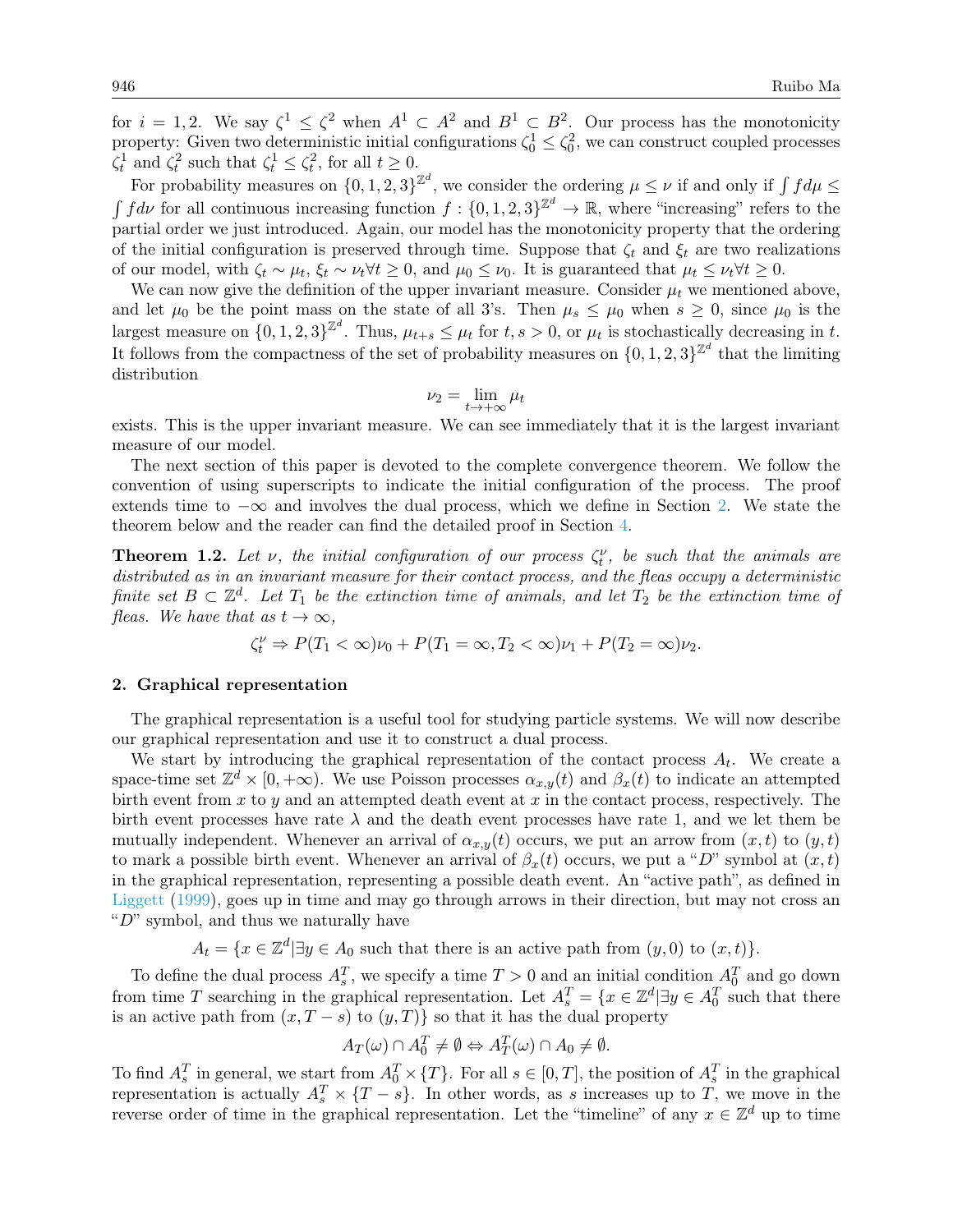T be  $x \times [0,T]$ . For each site in  $A_s^T$ ,  $0 \le s < T$ , we go down its timeline. If we encounter a "D" symbol at  $(x, t - s)$ , we remove the site x from the dual process at time s. If we see a birth arrow from x to y at time  $t - s$ , and  $y \in A_s^T$ , the site x is added into the dual process at time s.

The sites occupied by the animals  $(A_t)$  for all time are given by the contact process. We choose to start the contact process from an invariant measure, so that it serves as a stable "environment" where the fleas grow. The births and deaths of fleas depend on the current positions of the animals, so we may now describe the graphical representation for the fleas on top of the space-time "map" of the animals.

Recall that  $B_t = \{x \in \mathbb{Z}^d | \zeta_t(x) = 2 \text{ or } \zeta_t(x) = 3\}.$  Using the method just discussed, we take a realization of  $A_t$  for all  $t \geq 0$ . We define some Poisson processes for births and deaths of fleas. For all ordered pairs of neighbors  $(x, y)$ , let  $\gamma_{x,y}(t)$  be a Poisson process with rate  $\mu$ . For all  $x \in \mathbb{Z}^d$ , let  $\delta_x(t)$  be a Poisson process with rate  $\delta$ . Naturally let all the Poisson processes be mutually independent, and independent from  $A_t$ . The process  $\gamma_{x,y}(t)$  corresponds to possible births from x to y, while the process  $\delta_x(t)$  corresponds to possible deaths at x. At each arrival of  $\gamma_{x,y}(t)$ , the fleas at x give birth to the site y if animals are present at both x and y. At each arrival of  $\delta_x(t)$ , the fleas at  $x$  die, if there are fleas and no animal at site  $x$ .

All these events are marked by arrows and symbols in  $\mathbb{Z}^d \times [0, +\infty)$ . Whenever an arrival of  $\gamma_{x,y}(t)$  occurs, we draw an arrow from  $(x,t)$  to  $(y,t)$  in the graphical representation if  $x, y \in A_t$ , representing the possible birth of the fleas at y. Whenever an arrival of  $\delta_x(t)$  occurs, we put an "\*" at  $(x, t)$  in the graphical representation if x is not occupied by an animal at time t, representing the death of fleas, if there are any.

We now can determine the state of any site at any time in the graphical representation. An "active path" for fleas goes up in time and may go through arrows of fleas in the correct direction, but is not allowed to cross an "\*". A site x is occupied by fleas at time t if and only if there is an active path from  $(y, 0)$  to  $(x, t)$  where y is occupied by fleas in the initial configuration. This leads to the definition of the dual process  $B_s^T$ . We first specify a  $D \subset \mathbb{Z}^d$  as  $B_0^T$ . Let  $B_s^T = \{x \in \mathbb{Z}^d | \exists y \in D\}$ such that there is an active path from  $(x, T - s)$  to  $(y, T)$ ,  $0 \le s \le T$ . To visualize how to find  $B_s^T$ , we start from  $B_0^T \times \{T\}$ . We are going back in time along the timeline of each member x of  $B_0^T$ . When we encounter an arrow from  $(y, T - s)$  to  $(x, T - s)$ , y is added to  $B_s^T$  at time s, and we also go down the timeline of the new member y. When we encounter an asterisk at  $(x, T - s)$ , x is removed from  $B_s^T$  at time s, and we disregard the timeline of x.  $B_s^T$  has the desired dual property that with the whole history of animals given, then  $B_T \cap D \neq \emptyset$  if and only if  $B_T^T \cap B_0 \neq \emptyset$ . We formalize that property in the following proposition.

**Proposition 2.1.** Let  $T > 0$ , and let  $B, D \subset \mathbb{Z}^d$  be finite sets. If  $B_0 = B$ , and  $B_t^T$  is a dual process of fleas with the initial configuration  $B_0^T = D$ , we know that

$$
\{\omega : B_T(\omega) \cap D \neq \emptyset\} = \{\omega : B_T^T(\omega) \cap B \neq \emptyset\}.
$$

*Proof*: For each  $\omega \in \Omega$ , we have information from those Poisson processes about the behavior of animals and fleas. Thus, we can determine the "active paths" for fleas accordingly. By the definition of the dual process,  $B_T^T \cap B \neq \emptyset$  iff there exist  $x \in B, y \in D$  such that there is an "active path" from  $(x, 0)$  to  $(y, T)$  in the graphical representation. Since the fleas give birth along the active paths, that is exactly  $B_T \cap D \neq \emptyset$ .

#### <span id="page-4-0"></span>3. Block construction and proof of Theorem [1.1](#page-2-0)

This part of the paper provides a block construction argument. The techniques we utilize have been present in the field for long, and they are available in [Bezuidenhout and Grimmett](#page-12-10) [\(1990\)](#page-12-10) and Section I.2 of the book [Liggett](#page-12-7) [\(1999\)](#page-12-7). The main result of this section, Theorem [3.5,](#page-7-1) gives equivalent conditions of survival of the process.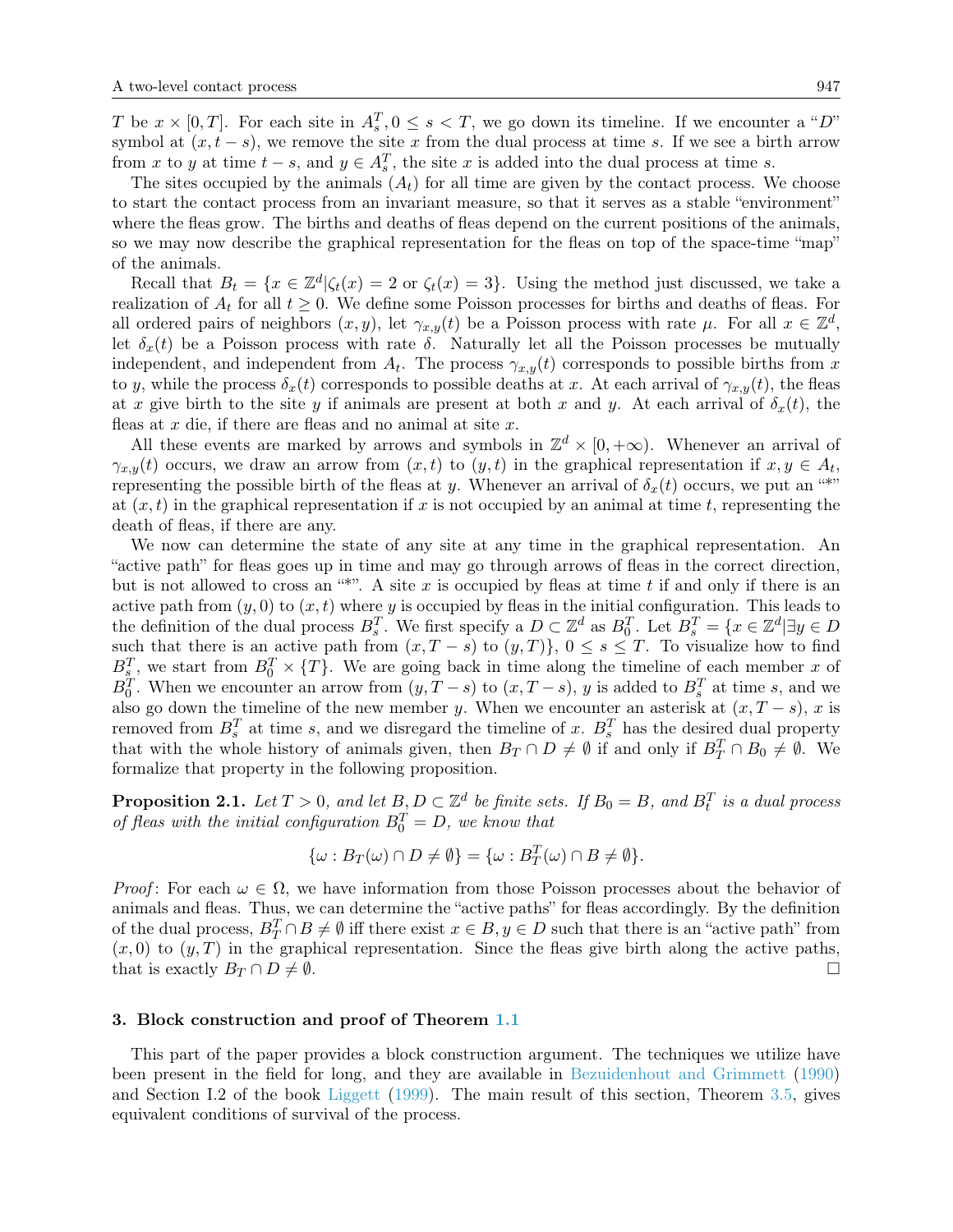Recall that superscripts seen next to stochastic processes indicate the initial configuration, as we stated before Theorem [1.2.](#page-3-1) From now on, to simplify symbols involving the fleas, we may indicate only the sites initially occupied by fleas, and we omit the invariant measure regarding the animals. This is acceptable, since the measure of the animals does not influence the following proofs. For instance, we may use  $B_t^B$  to denote the set occupied by fleas at time t with the condition that the fleas occupy  $B \subset \mathbb{Z}^d$  at time 0, and we may use  $B_t^{T,D}$  $t^{I,D}_t$  for a dual process of fleas, with the condition that  $B_0^T = D$ , etc.

<span id="page-5-1"></span>Lemma 3.1. Suppose the fleas survive. Then

$$
\lim_{n \to \infty} P(B_t^{[-n,n]^d} \neq \emptyset \,\,\forall t \ge 0) = 1.
$$

*Proof*: For a positive integer k, we let  $X_k(\omega) = 1_{\{B_t^{\{(k,0,\ldots,0)\}}}$  survives $\}}(\omega)$ .  $\{X_k\}$  is then a stationary sequence. By Birkhoff's ergodic theorem,  $\frac{1}{n}(X_1 + ... + X_n) \to E(X_1 | I)$  a.s., where I is the invariant σ-field. Note that an invariant event with respect to  ${X_k}$  is also an invariant event with respect to all the Poisson processes  $\alpha_{x,y}, \beta_x, \gamma_{x,y}, \delta_x$  under a shift. Since the Poisson processes are all i.i.d., I is trivial by Lévy's zero-one law.

Now,  $\frac{1}{n}(X_1 + ... + X_n) \to E(X_1) > 0$  a.s. This implies  $M = \inf\{k | X_k = 1\} < \infty$  a.s. For any  $\varepsilon > 0$ , there exists a constant  $N > 0$  such that  $P(M < N) > 1 - \varepsilon$ . This implies that  $P(B_t^{[-N,N]^d}$  $\begin{array}{c} (-N,N)^a \neq \emptyset \ \forall t \geq 0) > 1 - \varepsilon, \text{ and the proof is complete.} \end{array}$ 

We further define  $L A_t$ ,  $L B_t$  as the truncated process of animals and fleas, respectively, where births of animals and fleas only originate from a site inside  $(-L, L)<sup>d</sup>$ , and the vertical segments of all active paths are within  $(-L, L)^d \times [0, \infty)$  in the graphical representation. The next few lemmas lead to the main result of this section.

<span id="page-5-0"></span>**Lemma 3.2.** For any finite  $A \subset \mathbb{Z}^d$  and any  $N \geq 1$ ,

$$
\lim_{t \to \infty} \lim_{L \to \infty} P(|_L B_t^A| \ge N) = P(B_t^A \ne \emptyset \ \forall t \ge 0).
$$

*Proof*: By the monotonicity of the process, we see that the limit as  $L \to \infty$  is  $P(|B_t^A| \ge N)$ . We then suppose that we have fleas at  $N$  sites at time  $s$ . To guarantee that the fleas die out, we only need the following set of events: The death of an animal and the death of fleas happen in that order at the N sites before any spreading of animal or fleas can occur to or from these sites. Thus the conditional extinction probability of the fleas can be bounded from below by a number which only depends on  $N$ . By the martingale convergence theorem,

$$
P(|B_t^A| = 0 \text{ for some } t > 0 | \mathscr{F}_s) \to 1_{\{|B_t^A| = 0 \text{ for some } t > 0\}}
$$

almost surely as  $s \to +\infty$ , where  $|B_t^A|$  is the number of sites with fleas at time t, and  $\mathscr{F}_s$  is the σ-field generated by all the Poisson processes up to time s and the initial condition. For any  $ω$ such that  $\liminf_{s\to\infty} |B_s^A(\omega)| < \infty$ , we must see that  $\limsup_{s\to\infty} P(|B_t^A| = 0$  for some  $t > 0 | \mathscr{F}_s(\omega)$  is s→∞ strictly greater than 0. It follows that  $\omega \in \{ |B_t^A| = 0 \text{ for some } t > 0 \}$ , and that  $|B_t^A| \to \infty$  a.s. on  $\{\omega \mid |B_t^A| \neq 0 \text{ for all } t > 0\}.$  Seeing that

$$
\liminf_{t \to \infty} \lim_{L \to \infty} P(|_L B_t^A| \ge N) \ge P(B_t^A \ne \emptyset \ \forall t \ge 0)
$$

for  $N \geq 1$  by the arguments above and that

$$
\limsup_{t \to \infty} \lim_{L \to \infty} P(|_L B_t^A| \ge N) \le P(B_t^A \ne \emptyset \ \forall t \ge 0),
$$

the result follows.  $\Box$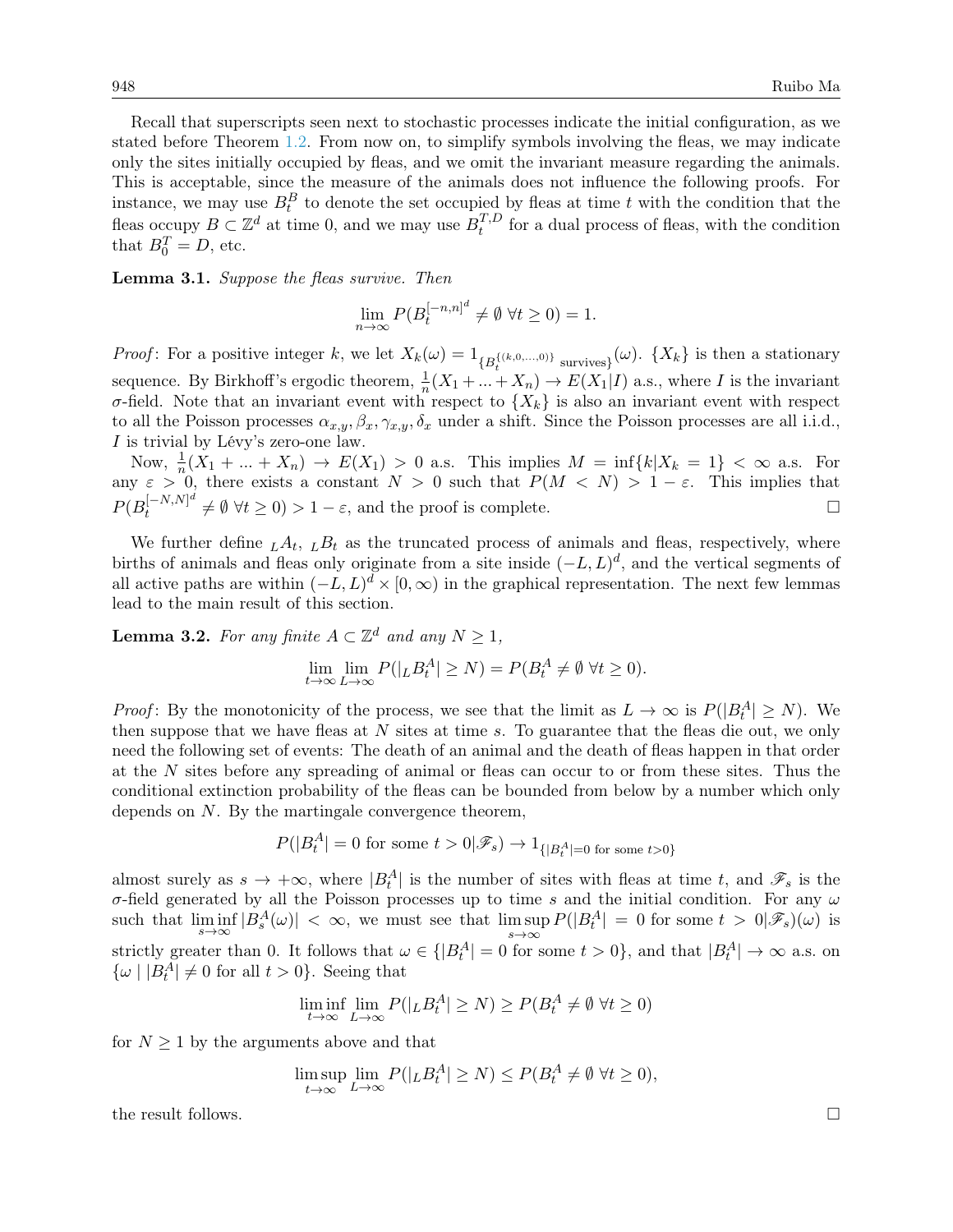Let  $S(L,T) = \{x \in \mathbb{Z}^d : ||x||_{\infty} = L\} \times [0,T]$ , where  $|| \cdot ||_{\infty}$  is the  $l^{\infty}$ -norm, and let  $N(L,T)$  be the maximal number of points in a subset F of  $S(L, T)$  with the properties (i)  $(x, s) \in F$  implies  $x \in {}_L B_s$ ; (ii) if  $(x, s')$ ,  $(x, s'') \in F$ , then  $|s' - s''| \ge 1$ . Let  $S_+(L,T) = (\{L\} \times \{0, ..., L\}^{d-1}) \times [0,T]$ , and let  $N_{+}(L,T)$  be the maximal number of points in a subset F of  $S_{+}(L,T)$  with the same properties.

The next lemma is proved by applying positive correlation to increasing functions.

<span id="page-6-1"></span>Lemma 3.3. Suppose that at time 0, the animals are in their invariant measure, and the fleas occupy  $[-n, n]^d$ . Then we have

$$
P(|_L B_T \cap [0, L]^d | \le N) \le P(|_L B_T | \le 2^d N)^{2^{-d}}
$$

for  $N \geq 1, L \geq n$  and

$$
P(N_+(L,T) \le M)^{d2^d} \le P(N(L,T) \le Md2^d)
$$

for  $L > n$ ,  $T > 0$ ,  $M > 1$ .

*Proof*: There are  $2^d$  orthants in the space  $\mathbb{Z}^d$ . Let  $X_k$  be the size of the intersection of  $L_{\mathcal{B}_T}$  and the kth orthant. Now the  $X_k$ 's are identically distributed, and the positive correlation of our model applies. (See Corollary B18 and Proposition I.2.6 of [Liggett,](#page-12-7) [1999.](#page-12-7)) Thus, we have

$$
P(|_L B_T| \le 2^d N) \ge P(X_k \le N, 1 \le k \le 2^d)
$$
  
 
$$
\ge P(|_L B_T \cap [0, L]^d| \le N)^{2^d}.
$$

This proves the first inequality. The second can be proved by similar means.  $\square$ 

<span id="page-6-0"></span>**Lemma 3.4.** Suppose that at time 0, the animals are in an invariant measure, and the fleas occupy a finite set  $A \subset \mathbb{Z}^d$ , and suppose  $L_j \uparrow \infty$  and  $T_j \uparrow \infty$ . For any  $M, N \geq 1$ ,

$$
\limsup_{j \to \infty} P(N(L_j, T_j) \le M) P(|_{L_j} B_{T_j}| \le N) \le P(|B_s| = 0 \text{ for some } s > 0).
$$

*Proof*: As in Lemma [3.2,](#page-5-0) we bound the probability of extinction from below, given  $A \subset (-L, L)^d$ , and  $|LBT| + N(L,T) \leq k$ . For all sites in  $LBT$ , we want the death of the animal on the site before any birth of fleas to a neighboring site, and then the death of fleas before any animal births onto this site. For different sites in  $LBT$ , these events are mutually independent.

For the  $N(L,T)$  space-time points on the side of the space-time box, we want to avoid them giving birth to any neighboring sites in the nontruncated process. The total length of intervals where these sites are occupied by fleas is no more than  $2N(L,T)$ . So the probability that no birth of fleas occurs along these intervals can be bounded from below using  $N(L, T)$ . To sum up, the conditional extinction probability can be bounded from below by a number which only depends on k.

Let  $G = \{ |B_s| = 0 \text{ for some } s > 0 \}$ , and  $H_j = \{ |L_j B_{T_j}| + N(L_j, T_j) \leq k \}$  for a fixed k. By the martingale convergence theorem,

$$
P(G|\mathscr{F}_{L_j,T_j}) \to 1_G \text{ a.s.}
$$

as  $j \to \infty$ , where  $\mathscr{F}_{L_j,T_j}$  is the  $\sigma$ -field generated by all the Poisson processes involved in  $_{L_j}B_t$  up to time  $T_j$ . Now  $P(G|\mathscr{F}_{L_j,T_j})$  is bounded from below on  $H_j$ . Therefore,  $\{H_j \text{ i.o.}\}\ G$  has measure 0. Thus,  $\limsup_{j\to\infty} P(H_j) = \lim_{n\to\infty} \sup_{j\geq n} P(H_j) \leq \lim_{n\to\infty} P(\bigcup_{j\geq n} H_j) = P(H_j \text{ i.o.}) \leq P(G)$ . Based on positive correlations, for  $L \geq 1, T > 0, M, N \geq 1$ ,

$$
P(|_L B_T| + N(L, T) \le M + N) \ge P(N(L, T) \le M, |_L B_T| \le N)
$$
  
\n
$$
\ge P(N(L, T) \le M)P(|_L B_T| \le N).
$$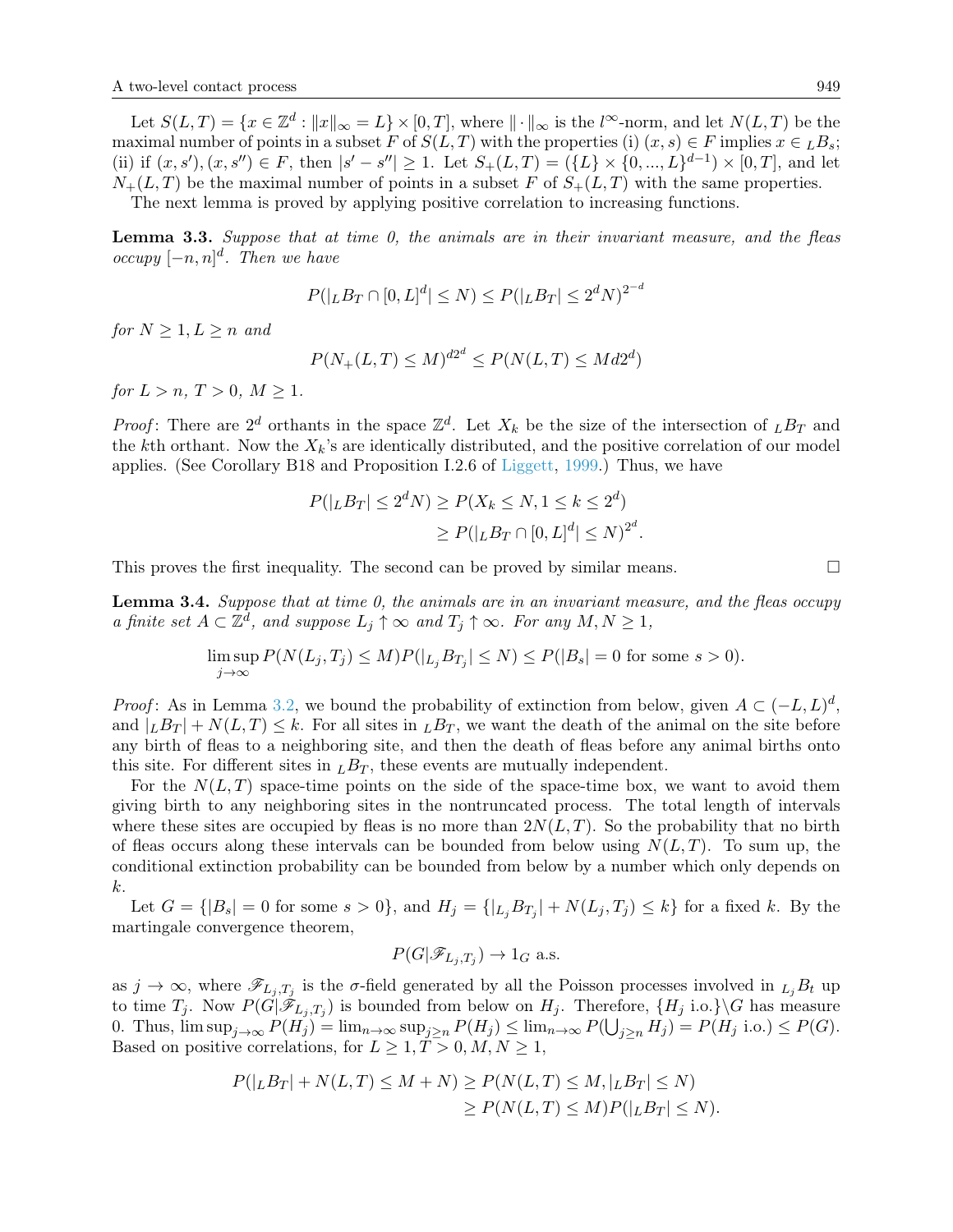$\Box$ 

Thus, after we let  $k = M + N$ , we have

$$
\limsup_{j \to \infty} P(N(L_j, T_j) \le M) P(|_{L_j} B_{T_j}| \le N) \le \limsup_{j \to \infty} P(|_{L_j} B_{T_j}| + N(L_j, T_j) \le M + N)
$$

$$
= \limsup_{j \to \infty} P(H_j)
$$

$$
\le P(G)
$$

$$
= P(|B_s| = 0 \text{ for some } s > 0).
$$

With these lemmas, we now prove the main theorem of this section.

<span id="page-7-1"></span>**Theorem 3.5.** The fleas survive if and only if for any given  $\varepsilon > 0$ , there are n, L, T  $> 0$  which satisfy the following conditions:

<span id="page-7-2"></span>
$$
P_{2n+L} B_{T+1}^{[-n,n]^d} \supset (x + [-n,n]^d) \cap \mathbb{Z}^d \text{ for some } x \in [0,L)^d) \ge 1 - \varepsilon
$$
 (3.1)

and

<span id="page-7-3"></span>
$$
P\left(\begin{array}{c}2n+LB_{t+1}^{[-n,n]^{d}}\supset (x+[-n,n]^{d})\cap \mathbb{Z}^{d} \text{ for some }0\leq t\leq T\\ \text{and some }x\in\{L+n\}\times[0,L)^{d-1}\end{array}\right)\geq 1-\varepsilon.
$$
 (3.2)

Proof: The necessity can be proved using Lemmas [3.1](#page-5-1) to [3.4.](#page-6-0) Rather than copying the classic proof of Theorem I.2.12 of [Liggett](#page-12-7) [\(1999\)](#page-12-7), we refer the reader to that book for a detailed proof.

To show the sufficiency, we can assume that the process starts with  $[-n, n]^d$  occupied by fleas. That is fine since there is a positive probability that  $B_1^{\{0\}} \supset [-n,n]^d$ . By Proposition I.2.20, Proposition I.2.22 and Theorem 2.23 of [Liggett](#page-12-7) [\(1999\)](#page-12-7), the fleas survive.  $\square$ 

The next proposition leads to Theorem [1.1.](#page-2-0)

<span id="page-7-0"></span>**Proposition 3.6.** Let  $\lambda > 0$  be supercritical and let  $\delta > 0$  be fixed. For any  $\varepsilon > 0$ , we can find a  $\mu < \infty$  such that the conditions in Theorem [3.5](#page-7-1) are satisfied with some n, L, T.

Proof: In the supercritical case, the space-time conditions of the animals are satisfied, namely

$$
P_{2n+L}A_{T+1}^{[-n,n]^d} \supset (x_1 + [-n,n]^d) \cap \mathbb{Z}^d
$$
 for some  $x_1 \in [0,L)^d) \ge 1 - \varepsilon$ ,

and

$$
P\Big(\begin{array}{c}2n+LA_{t+1}^{[-n,n]^d}\supset (x_2+[-n,n]^d)\cap\mathbb{Z}^d\text{ for some }0\leq t\leq T\\ \text{ and some }x_2\in\{L+n\}\times[0,L)^{d-1}\end{array}\Big)\geq 1-\varepsilon.
$$

In the graphical representation, the conditions translate to active paths from  $([-n,n]^d \cap \mathbb{Z}^d) \times \{0\}$ to  $((x_1 + [-n, n]^d) \cap \mathbb{Z}^d) \times \{T+1\}$  and  $((x_2 + [-n, n]^d) \cap \mathbb{Z}^d) \times \{t+1\}$ . There is high probability of finding these paths to all sites in the moved cube  $((x_k + [-n, n]^d) \cap \mathbb{Z}^d, k = 1, 2)$  at the corresponding time  $(t + 1 \text{ or } T + 1)$ . Let  $\Gamma_1$  be the collection of paths from  $([-n,n]^d \cap \mathbb{Z}^d) \times \{0\}$  to  $((x_1 +$  $[-n, n]^d \cap \mathbb{Z}^d \times \{T+1\}$ , and let  $\Gamma_2$  be the collection of the paths from  $([-n, n]^d \cap \mathbb{Z}^d) \times \{0\}$ to  $((x_2 + [-n, n]^d) \cap \mathbb{Z}^d) \times \{t+1\}$ . Even when either event does not occur,  $\Gamma_1$  and  $\Gamma_2$  are still well-defined.

We want to bound the number of births on all these paths, so that we know the number of births the fleas have to give to spread themselves through the same paths. The total number of jumps in  $\Gamma_1$  and  $\Gamma_2$  are finite with probability 1. Take an  $N > 0$  so that the probability that there are more than N jumps in either  $\Gamma_1$  or  $\Gamma_2$  is smaller than  $\varepsilon$ .

We also want to make sure there is enough time for the fleas to give birth. After each birth on the animal paths, if the fleas also give birth onto the new born animal before the end of the path, the next birth on the path and the death of either animal (parent or offspring), they are able to spread themselves on the same path. We call the length for them to give birth the "birth window". The smallest birth window among all paths in  $\Gamma_1$  and  $\Gamma_2$  is positive with probability 1. Let  $\omega > 0$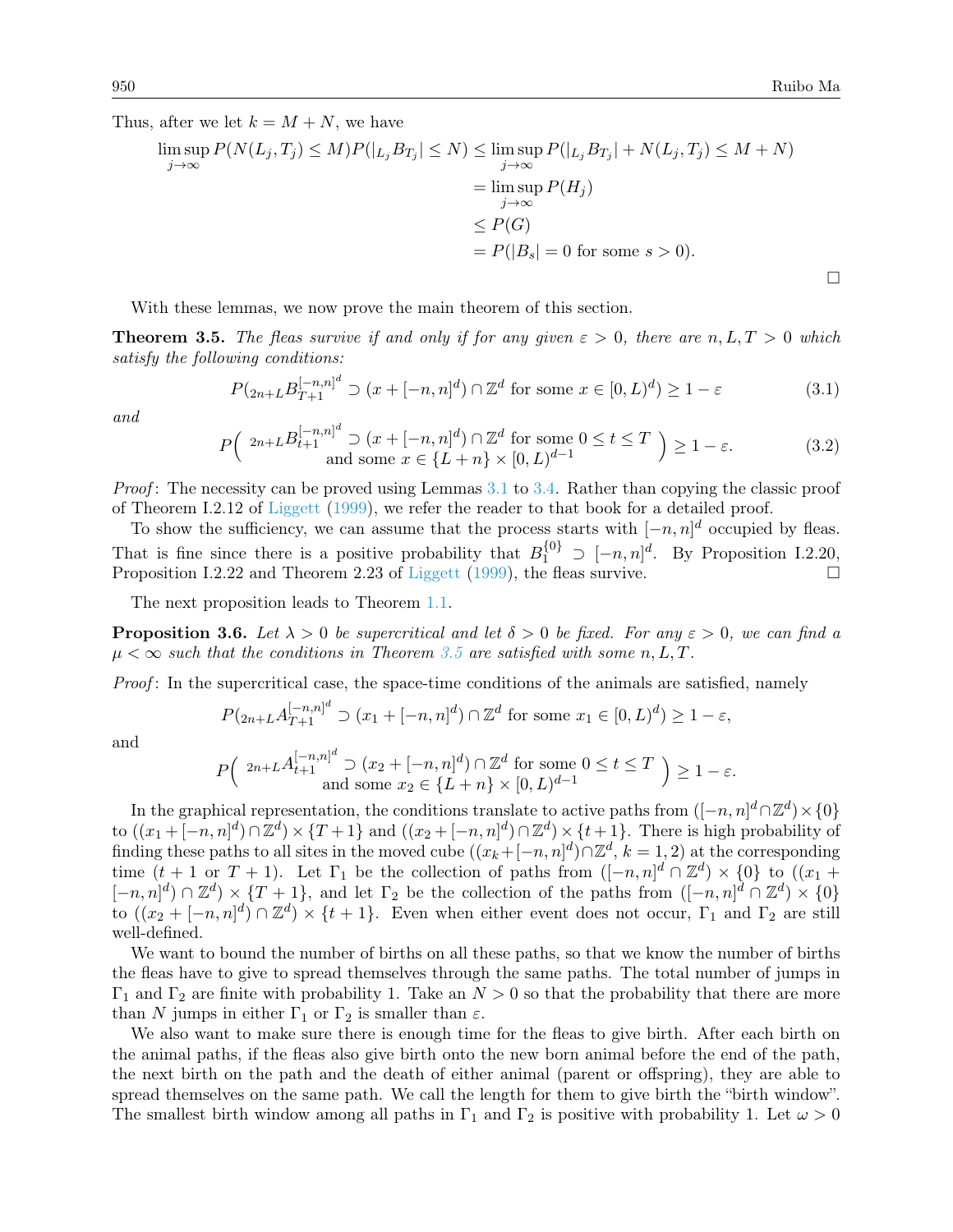be such that the probability that the smallest window among all paths in  $\Gamma_1$  and  $\Gamma_2$  is less than  $\omega$ is smaller than  $\varepsilon$ .

Now with high probability, we have two collections of desired paths of host animals such that we see no more than N birth events in either one, and each "birth window" is at least  $\omega$ . By independence, on that event, we can find a finite  $\mu$  so that the fleas give birth during each birth window with probability at least  $1-3\varepsilon$ . Thus, the probabilities in [\(3.1\)](#page-7-2) and [\(3.2\)](#page-7-3) are at least  $1-4\varepsilon$ . Since  $\varepsilon$  is arbitrary, the conditions for fleas are proved.

The seemingly unpleasant flaw of this proposition is that  $\mu$  depends on the choice of  $\varepsilon$ . It may seem at first that it is not enough to show the survival of fleas for a fixed  $\mu$ . However, knowledge of the oriented percolation eliminates the need to worry.

Proof of Theorem [1.1:](#page-2-0) When the animals are supercritical, Proposition [3.6](#page-7-0) shows dominance over an m-dependent oriented percolation under certain condition. To show survival of fleas, we need the m-dependent oriented percolation to be supercritical. Hence, we let  $\varepsilon$  be small such that all m-dependent oriented percolations with density at least  $1 - \varepsilon$  survive. By Proposition [3.6,](#page-7-0) there exists  $\mu_c < \infty$  such that whenever  $\mu > \mu_c$ , the fleas survive.

Since the conditions [\(3.1\)](#page-7-2) and [\(3.2\)](#page-7-3) are defined in a finite space-time set, we see that  $\mu - \varepsilon_0$  is supercritical for all sufficiently small  $\varepsilon_0 > 0$ , when  $\mu$  is supercritical. With  $\lambda$ ,  $\delta$  fixed, the set of all supercritical values of  $\mu$  is an open set. Hence, the value  $\mu_c$  must be subcritical, which proves the rest of this theorem.

#### <span id="page-8-0"></span>4. Complete convergence

We are ready to use the block construction to prove the complete convergence theorem. By the complete convergence theorem of the contact process, we reduce the desired result, Theorem [1.2,](#page-3-1) to the complete convergence of fleas, i.e.  $B_t^{\nu} \Rightarrow P(T_2 < \infty) \underline{\nu} + P(T_2 = \infty) \overline{\nu}$ , where  $\underline{\nu}$  and  $\overline{\nu}$  are the distributions of fleas under measures  $\nu_0$  and  $\nu_2$ , respectively.

We first need to describe the block construction for the dual process.

4.1. Block construction for the dual process. We need to rebuild the graphical representation to provide the block construction result for the dual process. Since the dual goes back in time, we need to extend the time of the graphical representation to  $-\infty$  so that the time of the dual process extends to  $\infty$ . That is done by the Kolmogorov extension theorem.

For all  $n \geq 1$  and  $t_1, \ldots, t_n \in \mathbb{R}$ , we consider a contact process of animals starting from time  $\min\{t_1,\ldots,t_n\}$ . As we did before, the initial configuration is an invariant measure of animals. Let the distribution of  $(A_{t_1},...,A_{t_n})$  be  $\nu_{t_1,...,t_n}$ . It is natural that all such measures are consistent, and the Kolmogorov extension theorem applies. Therefore, the existence of the contact process on  $(-\infty, \infty)$  is established. We may extend the Poisson processes we defined in Section [2](#page-3-0) to time  $-\infty$  so that the symbols representing possible birth and death events are properly marked in the negative-time section of the graphical representation. Now that the behavior of animals on  $(-\infty, \infty)$ is known, and all symbols of flea events are present, the dual process of fleas  $B_s^T$  can be defined for all  $s > 0$ .

Since the dual process runs up to time  $\infty$ , we can see that Lemmas [3.1-](#page-5-1)[3.4](#page-6-0) apply. Lemmas [3.1](#page-5-1) and [3.3](#page-6-1) hold for the dual process by the same proof. For the other two lemmas, the key step of the proof was to bound the probability of dying out from below using the size of the occupied set. That can be done for the dual process as well. Suppose that  $B_s^T$  has size N for some s. We see that the dual process dies out if for each of the  $N$  sites, we encounter an animal birth event (note that we are going back in time) and a flea death symbol before any other symbols. Thus, the extinction probability can be bounded from below by a positive constant only depending on N.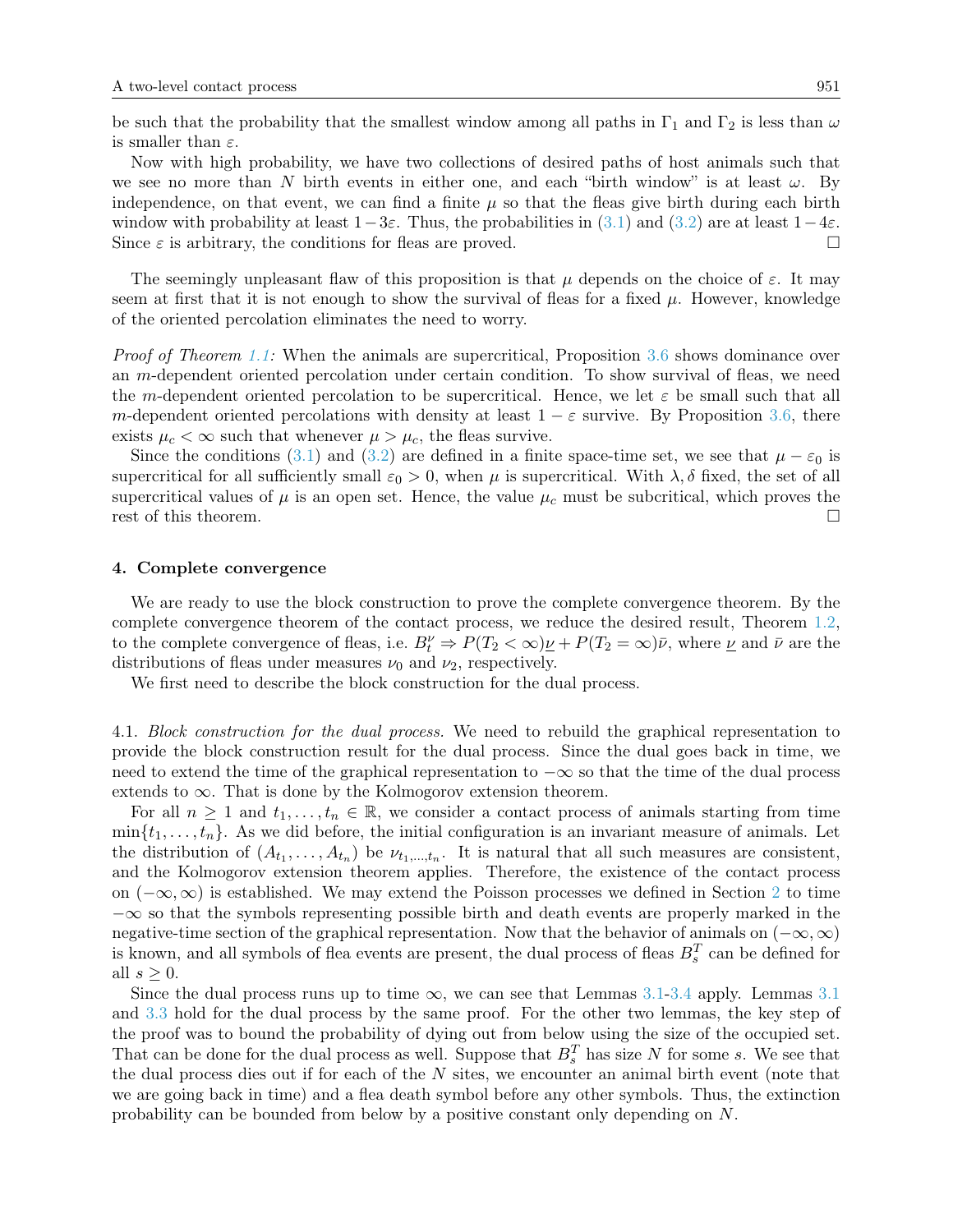That argument means that the proofs of Lemmas [3.2](#page-5-0) and [3.4](#page-6-0) apply to the dual process as well. Hence we have the following result.

**Proposition 4.1.** The dual process  $B_t^{T_0}$  survives if and only if for any given  $\varepsilon > 0$ , there are  $n, L, T > 0$  which satisfy the following conditions:

$$
P\left(\sum_{2n+L} B_{T+1}^{T_0,[-n,n]^d} \supset (x+[-n,n]^d) \cap \mathbb{Z}^d \text{ for some } x \in [0,L)^d\right) \ge 1-\varepsilon
$$

and

$$
P\left(\begin{array}{c}2n+LB_{t+1}^{T_0,[-n,n]^d}\supset (x+[-n,n]^d)\cap \mathbb{Z}^d\text{ for some }0\leq t\leq T\\ \text{ and some }x\in\{L+n\}\times[0,L)^{d-1}\end{array}\right)\geq 1-\varepsilon.
$$

4.2. A helpful lemma. Leading to the proof of Theorem [1.2,](#page-3-1) we use the graphical representation in a slightly different way. We pick a large  $T > 0$ , two finite sets  $B, D \subset \mathbb{Z}^d$ , and we run the process of fleas  $B_t^B$  and the dual process  $B_s^{T,D}$  both up to time  $\frac{T}{2}$ .

The block construction for the dual process leads us to the following lemma, which is key to the proof of Theorem [1.2.](#page-3-1)

<span id="page-9-1"></span>**Lemma 4.2.** Suppose that  $B, D \subset \mathbb{Z}^d$  are finite and nonempty, and that  $\varepsilon_0 > 0$ . There is a  $T_0 > 0$ such that when  $T \geq T_0$ ,

<span id="page-9-0"></span>
$$
P(B_{\frac{T}{2}}^B \neq \emptyset, B_{\frac{T}{2}}^{T,D} \neq \emptyset, B_{\frac{T}{2}}^B \cap B_{\frac{T}{2}}^{T,D} = \emptyset) \le \varepsilon_0.
$$
\n
$$
(4.1)
$$

*Proof*: The proof is done in a few steps. Fix an  $0 < \varepsilon < 1/6$ .

**Step 1.** Recall that the block construction provides a comparison with an  $m$ -dependent oriented percolation, defined on page 138 of [Durrett](#page-12-9) [\(1995\)](#page-12-9). By Theorem B26 of [Liggett](#page-12-7) [\(1999\)](#page-12-7), this oriented percolation with sufficiently large density dominates the original version with any density < 1 defined in [Durrett](#page-12-11) [\(1984\)](#page-12-11).

Suppose that the conditions [\(3.1\)](#page-7-2), [\(3.2\)](#page-7-3) hold (for all  $\varepsilon > 0$ , not to be confused with the fixed  $\varepsilon$ above), and  $\varepsilon_1 > 0$ . By Proposition I.2.22 of [Liggett](#page-12-7) [\(1999\)](#page-12-7), there exists  $n, a, b > 0$  such that for  $\forall (x, s) \in [-a, a]^d \times [0, b],$  the probability that there are active paths of fleas, within  $[-5a, 5a]^d \times [0, 6b],$ starting from  $(x, s) + [-n, n]^d \times \{0\}$  to every point in  $(y, t) + [-n, n]^d \times \{0\}$  for some  $(y, t) \in$  $[a, 3a] \times [-a, a]^{d-1} \times [5b, 6b]$  is greater than  $1 - \varepsilon_1$ .

Let  $\mathscr{L} = \{(i, j) \in \mathbb{Z}^2 \mid i + j \text{ is even and } j \ge 0\}$ . We say that  $(i, j)$  is open if  $B_t^{[-n, n]^d} \supset x + [-n, n]^d$ for some  $(x,t) \in [(2i-1)a,(2i+1)a] \times [-a,a]^{d-1} \times [5jb,(5j+1)b]$ . By Proposition I.2.22 of [Liggett](#page-12-7)  $(1999)$ , the stochastic process of open vertices dominate an m-dependent oriented percolation with density  $1 - \varepsilon_1$ .

We consider the m-dependent oriented percolation with density  $1 - \varepsilon_1$ . Recall that the notations  $l_n$  and  $r_n$  for the independent oriented percolation are defined as

 $l_n = \inf\{x : (x, n) \in \mathcal{L}, \text{ and it can be reached from } (0, 0) \text{ via open sites and oriented edges}\},\$ 

 $r_n = \sup\{x : (x, n) \in \mathcal{L}, \text{ and it can be reached from } (0, 0) \text{ via open sites and oriented edges}\},\$ 

and recall that the oriented percolation "survives" if infinitely many vertices can be reached from the origin. By Section 13 of [Durrett](#page-12-11) [\(1984\)](#page-12-11), the proportion of sites in  $\mathscr L$  between  $(l_n, n)$  and  $(r_n, n)$ that can be reached from  $(0, 0)$  converges to the probability of survival, denoted by  $\rho$ , almost surely on the event of survival. Moreover, by the proof presented in [Durrett](#page-12-11) [\(1984\)](#page-12-11), we see that the same holds if we replace  $l_n$  by  $l'_n$ , and  $r_n$  by  $r'_n$ ,  $l_n \leq l'_n \leq r'_n \leq r_n$ , and  $\lim_{n\to\infty} \frac{l'_n}{n}$ ,  $\lim_{n\to\infty} \frac{r'_n}{n}$  exist. We may pick  $\varepsilon_1$  properly such that any m-dependent oriented percolation with density at least  $1 - \varepsilon_1$ dominates an independent oriented percolation with survival probability  $1 - \varepsilon > 5/6$ . It implies that there is an  $N_1 \geq 0$  such that the probability that the m-dependent oriented percolation with density  $1-\varepsilon_1$  survives but less than 2/3 of the sites between  $(l'_n, n)$  and  $(r'_n, n)$  can be reached from the origin for some  $n > N_1$  is less than  $\varepsilon$ .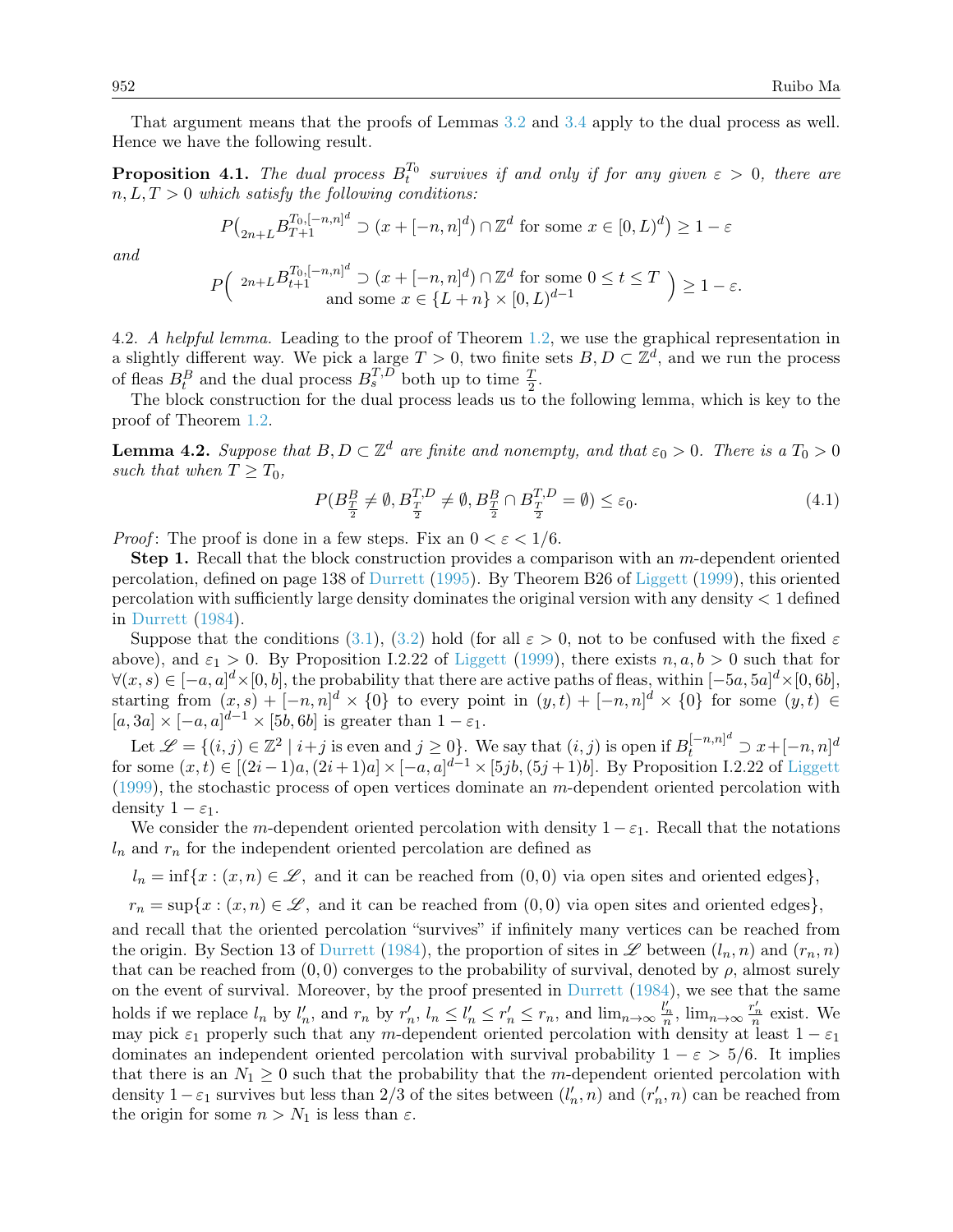**Step 2.** Consider the block construction in Step 1. With the  $\varepsilon_1$  chosen in Step 1, we obtained constants  $n, a, b > 0$  for the process of fleas. With the same  $\varepsilon_1$ , there are constants  $\tilde{n}, \tilde{a}, \tilde{b} > 0$  for the block construction of the dual.

Recall that in the initial configuration of the block construction, a cube around the origin is occupied by fleas. Instead, the initial configuration in this lemma is general, and we can show that a cube of the same size exists (possibly centered elsewhere) with high probability given that the fleas survive sufficiently long. It is known that the probability that the fleas survive up to time  $t$ but we do not see an occupied cube of the same size anywhere by time t goes to 0 as  $t \to +\infty$ . Thus, there is a  $t_1 > 0$  such that the probability that the fleas survive until time  $t_1$  without forming a cube of size  $2n$  is less than  $\varepsilon$ . For the same reason, there is a  $t_2 > 0$  such that the probability that the  $B_s^{T,D}$  survives until time  $t_2$  without forming a cube of size  $2\tilde{n}$  is less than  $\varepsilon$  for any  $T > 0$ . Since the sets  $B, D$  are finite, we can find a number  $M > 0$  such that the probability that the cubes within  $B_t^B$ ,  $B_s^{T,D}$  are formed by time  $t_1, t_2$ , respectively and at least one of their centers is out of  $[-M, M]^d$  is less than  $\varepsilon$ .

Step 3. In this step, we consider the event where the two big occupied cubes are formed and centered within  $[-M, M]^d$  in time. All probabilities mentioned in this step refer to the probability of an intersection with this event. After the two cubes are occupied, we couple the processes  $B_t^B$ and  $B_s^{T,D}$  with the dominated m-dependent oriented percolation.

Suppose that  $x_1 + [-n, n]^d \subset B_{s_1}^B$ , with  $s_1 \leq t_1$ , that  $x_2 + [-\tilde{n}, \tilde{n}]^d \subset B_{s_2}^{T,D}$ , with  $s_2 \leq t_2$ , and that  $x_1, x_2 \in [-M, M]^d$ . Let  $M_1 = 24(a + \tilde{a})$ , and  $M_2 = M + 5(a + \tilde{a})$ , and let  $n_1 =$  $[(T/2-s_1)/(5b)]-1, n_2 = [(T/2-s_2)/(5\tilde{b})]-1$ , where [x] is the floor function. For the fleas, we let  $(0,0)$  in the m-dependent oriented percolation (denoted by  $\xi_n^{(1)}$ ) correspond to the space-time region  $(x_1 + [-a, a]^d) \times [s_1, s_1 + b]$  in the graphical representation. Moreover, the vertex  $(i, j) \in \mathscr{L}$  of the m-dependent oriented percolation correlates with the region  $(x_1 + [(2i-1)a, (2i+1)a] \times [-a, a]^{d-1}) \times$  $[s_1+5jb, s_1+(5j+1)b]$ . We run the oriented percolation until time  $n_1$ , which means that we consider the space-time regions of  $(i, j)$  with  $j \leq n_1$  and  $-j \leq i \leq j$ , because the oriented percolation spreads out by at most distance j at time j. The region of  $(i, n_1)$ ,  $-n_1 \leq i \leq n_1$  is each contained in or intersects with a region  $R_k = [kM_1, (k+1)M_1] \times [-M_2, M_2]^{d-1} \times [s_1 + 5n_1b, s_1 + (5n_1 + 1)b]$  for some  $k \in \mathbb{Z}$  in the graphical representation.

Likewise, every site of the m-dependent oriented percolation coupled with the dual process, denoted by  $\xi_n^{(2)}$ , correlates with a space-time region. The root  $(0,0)$  correlates with space-time coordinates  $(x_2 + [-\tilde{a}, \tilde{a}]^d) \times [T - s_2 - \tilde{b}, T - s_2]$ . Generally,  $(i, j) \in \mathscr{L}$  corresponds to  $(x_2 + [(2i - j)]^d)$  $1)\tilde{a},(2i+1)\tilde{a}]\times[-\tilde{a},\tilde{a}]^{\tilde{d}-1}\times[T-s_2-(5j+1)\tilde{b},T-s_2-5j\tilde{b}], 0\leq j\leq n_2.$  When  $j=n_2$ , each region of  $(i, n_2)$ ,  $-n_2 \le i \le n_2$  is contained in or intersects with a region  $\tilde{R}_k = [kM_1, (k+1)M_1] \times$  $[-M_2, M_2]^{d-1} \times [T - s_2 - (5n_2 + 1)\tilde{b}, T - s_2 - 5n_2\tilde{b}]$  for a  $k \in \mathbb{Z}$  in the graphical representation.

Let  $l_n$ ,  $r_n$  be defined as in Step 1 for  $\xi_n^{(1)}$ , and let  $\tilde{l}_n, \tilde{r}_n$  be defined likewise for  $\xi_n^{(2)}$ . Let K be the set that contains all values of k such that  $R_k$  contains a region of a site between  $(l_{n_1}, n_1)$  and  $(r_{n_1}, n_1)$ of  $\xi_n^{(1)}$ , and that  $\tilde{R}_k$  contains a region of a site between  $(\tilde{l}_{n_2}, n_2)$  and  $(\tilde{r}_{n_2}, n_2)$  of  $\xi_n^{(2)}$ , consider the vertices  $(i, n_1)$  of  $\xi_n^{(1)}$  such that its region is contained in  $\bigcup_K R_k$ , and consider the vertices  $(i, n_2)$ of  $\xi_n^{(2)}$  such that its region is contained in  $\bigcup_K \tilde{R}_k$ . As long as T is sufficiently large, the probability that  $\xi_n^{(1)}$  survives until time  $n_1$  but less than 2/3 of the sites within the forementioned range are in  $\xi_{n_1}^{(1)}$  is less than  $\varepsilon$ , and the probability that  $\xi_n^{(2)}$  survives until time  $n_2$  but less than  $2/3$  of the sites within the forementioned range are in  $\xi_{n_2}^{(2)}$  is less than  $\varepsilon$ . Thus, with high probability, the proportion of sites in the range of  $\xi_n^{(1)}$  that are open with their region contained in an  $R_k$ ,  $k \in K$  is at least 7/12, and the proportion of sites in the range of  $\xi_n^{(2)}$  that are open with their region contained in an  $\tilde{R}_k, k \in K$  is at least 7/12, since the proportion of those regions lapping over  $R_k$  and  $R_{k+1}$  or  $\tilde{R}_k$  and  $\tilde{R}_{k+1}$  is at most 1/12. It implies that the proportion of regions  $R_k$ ,  $k \in K$  that contains a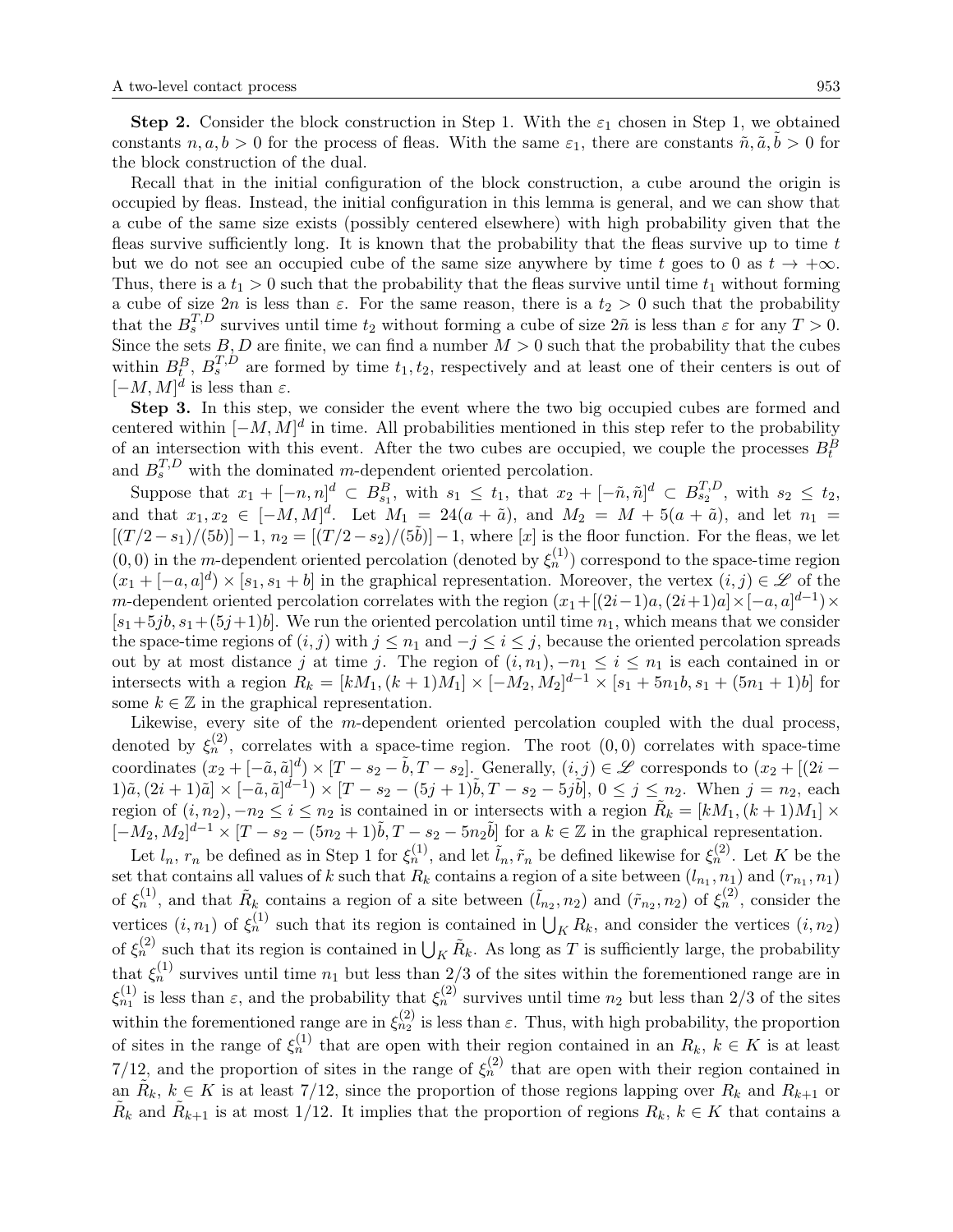region of  $(i, n_1)$ ,  $i \in \xi_{n_1}^{(1)}$  is at least 7/12 with high probability, and that the proportion of regions  $\tilde{R}_k, k \in K$  that contains a region of  $(i, n_2), i \in \xi_{n_2}^{(2)}$  is at least 7/12 with high probability. Thus, among all members  $k \in K$ , at least 1/6 satisfies that  $R_k$  contains a region of  $(i, n_1)$ ,  $i \in \xi_{n_1}^{(1)}$ , and that  $\tilde{R}_k$  contains a region of  $(i, n_2)$ ,  $i \in \xi_{n_2}^{(2)}$  with high probability. Let K' be the set of such k.

**Step 4.** Now consider the regions  $R_k$  and  $\tilde{R}_k$  for  $k \in K'$ . Given the condition at the end of the last step, we may bound the probability that  $B_{\frac{T}{2}}^{B}$  intersects with  $B_{\frac{T}{2}}^{T,D}$  in  $[kM_1,(k+1)M_1] \times [-M_2, M_2]^{d-1}$ from below. Consider

<span id="page-11-0"></span>
$$
\inf_{\substack{x,y\in[0,M_1]\times[-M_2,M_2]_q^{d-1} \\ 4b+4\tilde{b}\leq t\leq 10b+10\tilde{b}}} \left\{ \begin{array}{c} \text{there is an active path in} \\ \left[ -(n+\tilde{n}), M_1 + (n+\tilde{n}) \right] \times [-M_2, M_2]^{d-1} \times [0,t] \\ \text{from an } (x',0) \in (x+[-n,n]^d) \times \{0\} \\ \text{to a } (y',t) \in (y+[-\tilde{n},\tilde{n}]^d) \times \{t\} \end{array} \right\} > 0 \tag{4.2}
$$

since the space-time box is finite.

By the definition of  $K'$  and by the domination of the fleas process and the dual process, there is an occupied cube of size  $2n$  centered in  $R_k$  and an occupied cube of size  $2n$  centered in  $\tilde{R}_k$ . By the duality, the probability that the two processes intersect at time  $T/2$  is bounded from below by the LHS of [\(4.2\)](#page-11-0). Moreover, as long as  $|k - l| > 1$ , those intersection events between  $R_k$  and  $\tilde{R}_k$  and between  $R_l$  and  $\tilde{R}_l$  are independent.

Let  $N_2$  be such that at least one among  $N_2$  independent trials whose success probability is equal to the LHS of [\(4.2\)](#page-11-0) is successful with probability  $\geq 1 - \varepsilon$ . Thus, if T is large enough such that the size of K' is  $\geq 2N_2$  with probability at least  $1-3\varepsilon$ , then  $B_{\frac{T}{2}}^B \cap B_{\frac{T}{2}}^{T,D} \neq \emptyset$  with high probability.

Now, we see that it is necessary that one of the following bad events must happen so that the event in [\(4.1\)](#page-9-0) can happen. (1)  $\xi_{n_1}^{(1)} = \emptyset$  or  $\xi_{n_2}^{(2)} = \emptyset$  (with probability less than  $2\varepsilon$ ); (2) The cubes in step 2 are not present in time (with probability less than  $3\varepsilon$ ); (3)  $|K| < 12N_2$  (with probability less than  $\varepsilon$  by the choice of T); (4)  $|K'| < |K|/6$  (with probability  $2\varepsilon$ ); (5) all independent trials as in  $(4.2)$  are unsuccessful (with probability  $\varepsilon$ ).

Summing up, the probability of bad events combined is less than  $9\varepsilon$ . By the arbitrary choice of  $\varepsilon$ , the proof is complete.

With the previous lemma, we may now present the proof of Theorem [1.2.](#page-3-1)

Proof of Theorem [1.2:](#page-3-1) We consider the following probability,

$$
P(B_t^B \cap D \neq \emptyset) = P(B_{\frac{t}{2}}^B \cap B_{\frac{t}{2}}^{t,D} \neq \emptyset)
$$
  
\n
$$
= P(B_{\frac{t}{2}}^B \neq \emptyset)P(B_{\frac{t}{2}}^{t,D} \neq \emptyset) - P(B_{\frac{t}{2}}^B \neq \emptyset, B_{\frac{t}{2}}^{t,D} \neq \emptyset, B_{\frac{t}{2}}^B \cap B_{\frac{t}{2}}^{t,D} = \emptyset)
$$
  
\n
$$
= P(B_{\frac{t}{2}}^B \neq \emptyset)P(B_{\frac{t}{2}}^{\frac{t}{2},D} \neq \emptyset) - P(B_{\frac{t}{2}}^B \neq \emptyset, B_{\frac{t}{2}}^{t,D} \neq \emptyset, B_{\frac{t}{2}}^B \cap B_{\frac{t}{2}}^{t,D} = \emptyset).
$$
  
\nAs  $t \to +\infty$ ,  $P(B_{\frac{t}{2}}^B \neq \emptyset) \to P(T_2 = \infty)$ ,  $P(B_{\frac{t}{2}}^B \neq \emptyset, B_{\frac{t}{2}}^{t,D} \neq \emptyset, B_{\frac{t}{2}}^B \cap B_{\frac{t}{2}}^{t,D} = \emptyset) \to 0$  by Lemma 4.2,  
\nand  $P(B_{\frac{t}{2}}^{\frac{t}{2},D} \neq \emptyset) = P(B_{\frac{t}{2}}^{\mathbb{Z}^d} \cap D \neq \emptyset) \to \bar{\nu}(\lbrace E \subset \mathbb{Z}^d : E \cap D \neq \emptyset \rbrace)$ . Thus,  
\n $P(B_t^B \cap D \neq \emptyset) \to P(T_2 = \infty) \bar{\nu}(\lbrace E \subset \mathbb{Z}^d : E \cap D \neq \emptyset \rbrace).$ 

Considering that the distribution of animals does not change, the proof is complete.  $\Box$ 

#### Acknowledgements

and

The author would like to thank Rick Durrett for a lot of discussion regarding this research project that the author had with him. The author is grateful to an anonymous referee for helpful opinions and for pointing out several mistakes in a preliminary version.